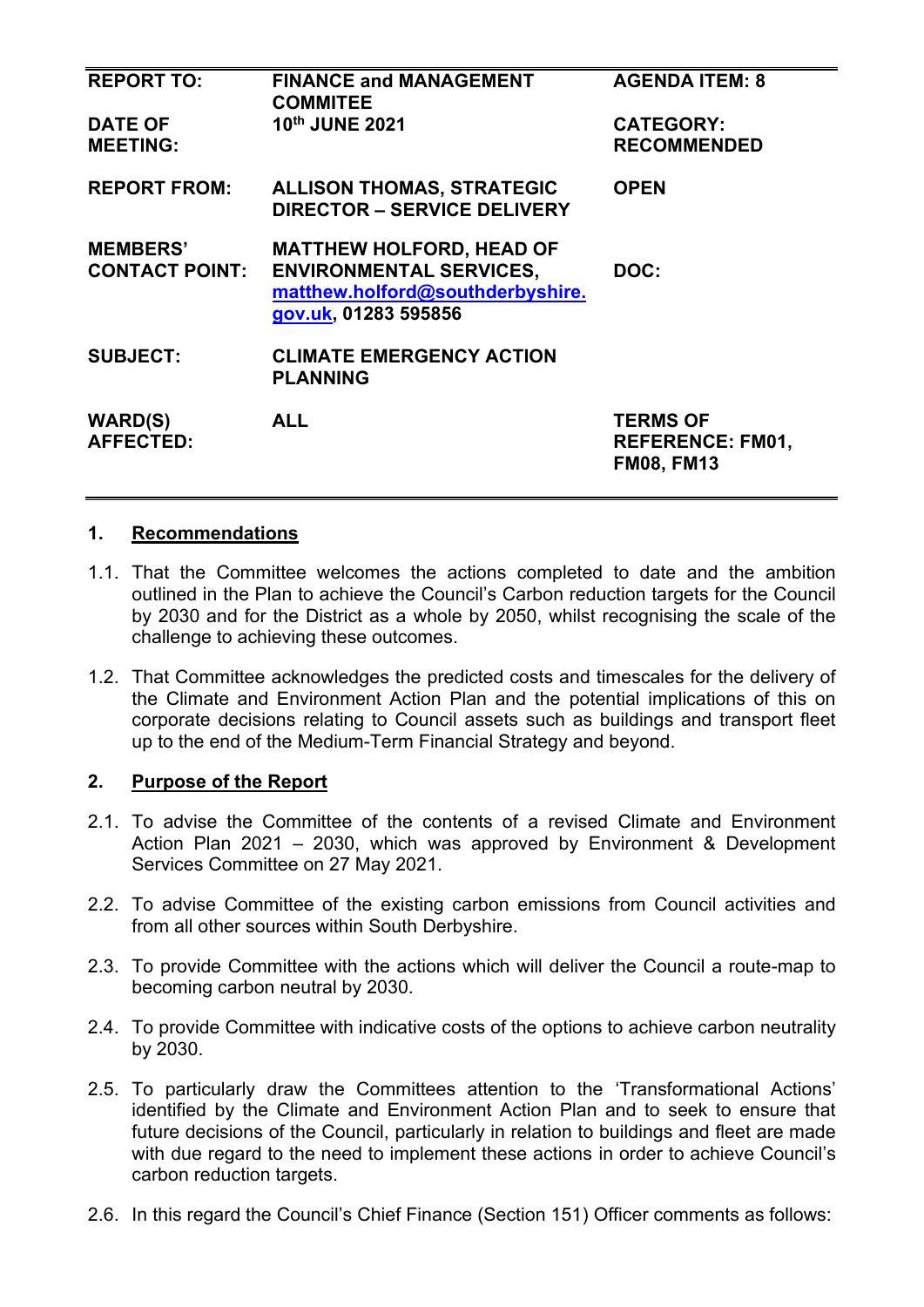"*Given the Council's projected financial position and the challenges it is likely to face over the foreseeable future, it is not realistic to imagine that the Council will ever be able to afford to find the significant resources necessary to meet its targets. Besides current budgets for vehicle replacements and planned maintenance, there are no other resources set-aside, or ever likely to be set-aside, for carbon reduction on the scale estimated in this report. As it currently stands, the Council will be reliant on external funding and grants to meet its carbon reduction targets*."

# **3. Detail**

## **Background**

- 3.1. At full Council on 27 June 2019 the following pledges were made in declaring a Climate Emergency:
	- Declare a Climate Emergency:
	- Strive to make South Derbyshire District Council carbon neutral by 2030 and achieve Carbon Neutrality for South Derbyshire before the Government target of 2050;
	- Call on the UK Government to provide the powers and resources to make the 2030 target realistic;
	- Work with partners across the District and region to deliver this goal through all relevant strategies;
	- Report back to Council within six months and have a standard Environmental and Development Service Committee agenda item on Environmental Improvements the Council is taking to address this emergency.
- 3.2. On 16 January 2020, full Council approved a Climate and Environment Strategy and the Council's first Climate and Environment Action Plan 2020 – 2024. The Strategy and Action Plan were the Council's first response to the Climate Emergency declaration.
- 3.3. At the time of its adoption, officers were keen to highlight that the 2020-24 Action Plan should be seen as the start of a work in progress.
- 3.4. Within this Plan there were 32 proposed actions which would contribute to carbon reductions. However, as was acknowledged at the time, the Action Plan had a number of shortcomings, most notably:
	- The Plan did not contain a clear route-map to zero carbon.
	- The Plan did not contain the costs associated with achieving zero carbon, nor any profile of spending to enable the costs of the Council declaration to be included in the Medium-Term Financial Strategy.
	- Many of the 32 identified actions were uncommitted and uncosted.
- 3.5. The Climate and Environment Action Plan 2021-30 (C&EAP) seeks to address these shortcomings as far as is reasonably possible.
- 3.18 The Council has none the less made significant progress over the last 12 months in reducing carbon emissions. Some of the highlights of progress made within the Plan to date include;
	- Negotiating a corporate energy contract with a carbon neutral provider,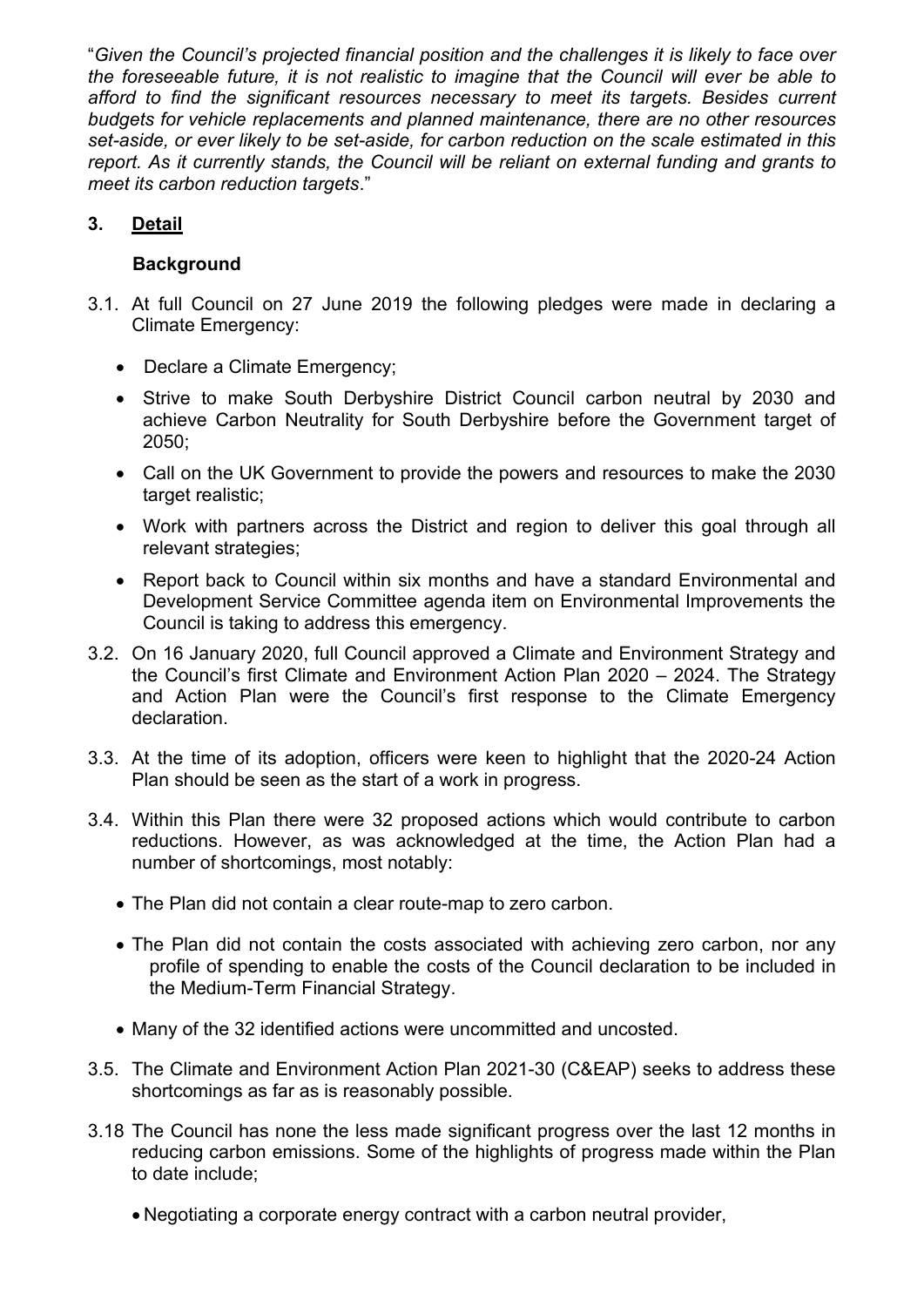- Acquiring baseline data to identify potential future carbon reduction measures across the Council's own housing stock.
- Revising the procurement tendering process to improve carbon neutral criteria within the scoring process.
- Creating and delivering a new "South Derbyshire Healthy Homes Assistance Fund" following a review of the Private Sector Housing Renewal Policy,
- Ensuring that 99.8% of private rented properties meet new Energy Efficiency Regulations in private rented properties
- Facilitating an on-line event in October 2020 to promote 'deep retrofit' energy saving and low carbon technology in all housing stock with the aim of stimulating the "green recovery" of the local economy;
- Successfully bidding for just over £1,000,000 in funding to make energy improvements to the worst performing, low income, owner-occupied properties in South Derbyshire;
- Promoting and administering approximately £100,000 spend of government grant towards a Property Flood Resilience Recovery Support Scheme for all properties flooded in South Derbyshire as a result of Storm Ciara and Dennis in February 2020;
- Installing a further 16 electric vehicle charge-points in public car parks owned by South Derbyshire District Council to help promote the transition to electric car ownership.
- Procuring two new refuse collection vehicles fitted with electric tail lifts saving £1,500 in fuel and 3000kg of carbon per vehicle per year with a 20 decibel sound reduction.
- Procuring electric rechargeable grounds maintenance equipment.
- Undertaking a successful wildflower planting pilot which has been developed further for 2021-22.
- Commissioning a Plan for Nature to deliver net biodiversity gain from future development across the District.
- Reviewing the Council's waste collection services with proposals approved to achieve the 60 per cent recycling and composting target in the Corporate Plan by 2024.

### **District Council Activities - Main Carbon Emission Sources and Means of Reduction**

- 3.6. Since the Climate Emergency declaration in June 2019, officers have spent considerable amounts of time developing a process for mapping and measuring all significant activities and emissions which are contributing to the carbon footprint of all Council activities. This has been followed by a process of collating relevant data about all relevant activities and emissions and then converting these into a calculation of the total carbon equivalent  $(CO<sub>2</sub>e)$ .
- $3.7.$  The current annual  $CO<sub>2</sub>e$  emission from the activities of South Derbyshire District Council is **approximately 2,500 tonnes per annum**. The proposed C&EAP provides a full breakdown of the sources of these emissions.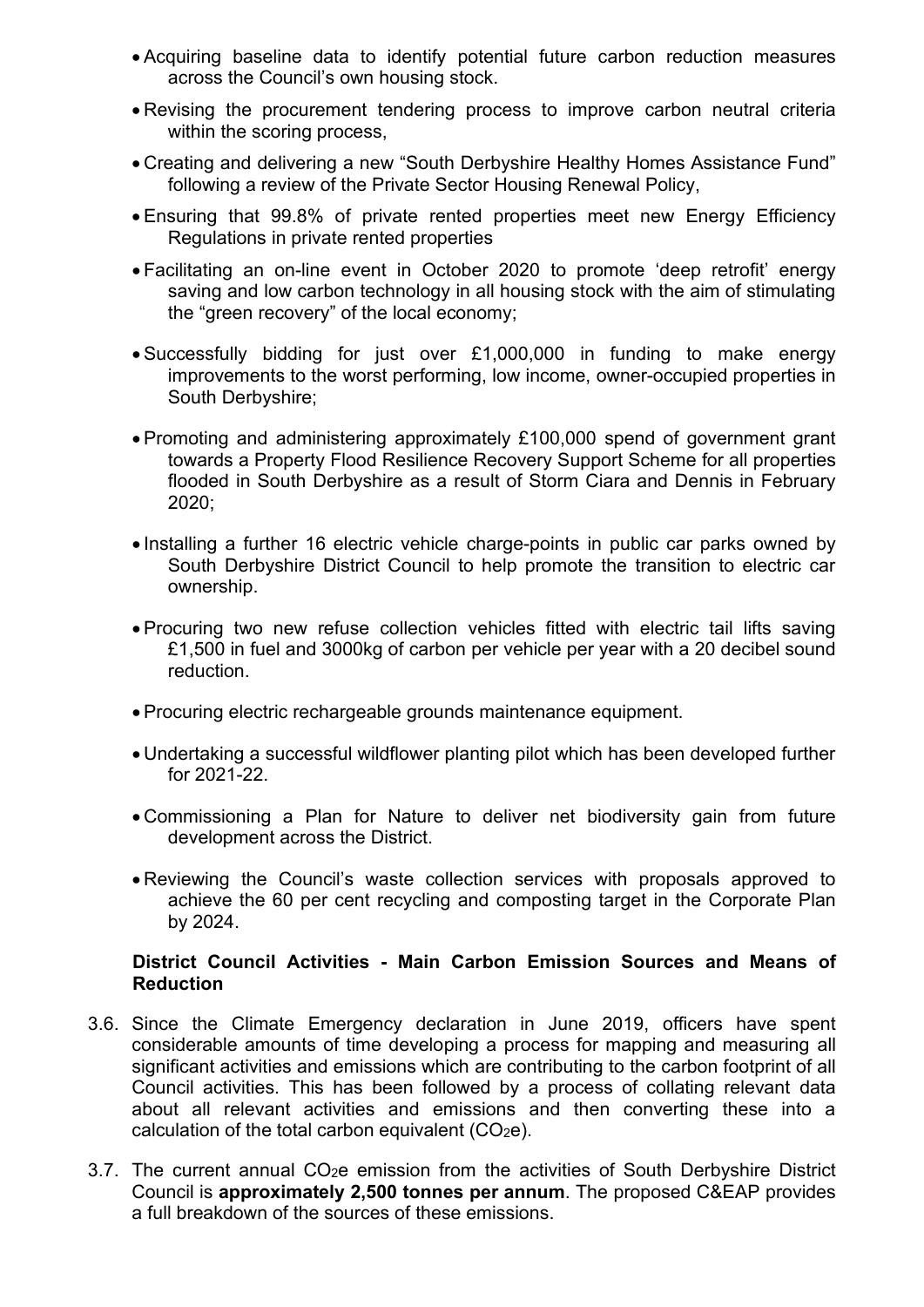- 3.8. Currently this calculation includes carbon emissions associated with Etwall Leisure Centre, even though this is owned by John Port School. In future iterations of the Plan this may be excluded as an SDDC emissions source (due to the relatively limited control the Council has on its operations) and be included in the District-wide 2050 emissions calculation.
- 3.9. Currently the calculation does not include emissions associated with SDDC owned housing stock, mainly because the Council does not have any direct control over the energy use of the tenant or energy provider selected by the tenant. These emissions are therefore included in the District-wide 2050 calculation. This may be included as an SDDC emissions source in future iterations of the Plan.
- 3.10. The four main carbon emissions sources from Council activities are, in order of magnitude:
	- Heating, refrigerant, and lighting Greenbank Leisure Centre, 819 tonnes CO2e per annum (33%)
	- Fuel emissions from the Council's own transport fleet, 663 tonnes CO2e per annum (29%)
	- Heating, refrigerant, and lighting Etwall Leisure Centre, 383 tonnes CO2e per annum (15%)
	- Heating, refrigerant, and lighting Civic Offices, 342 tonnes CO2e per annum (14%)



- 3.11. The remaining 9% of carbon emissions from SDDC sources are from Rosliston and other public buildings.
- 3.12. The Council has not yet quantified the 'Scope 3' emissions. These are defined as all the indirect emissions that occur in the Council's value and supply chain, such as purchased goods, emissions from third parties providing services on behalf of the Council, investments, etc. Work to calculate the Scope 3 emissions is progressing and this, along with proposed mitigating actions, will be included in future revisions of the C&EAP.

### **Transformation Actions**

3.13. There is a relatively limited range of options available to the Council to deal with each of the four main emissions sources described in paragraph 3.10. The options for each main emission source, plus the estimated cost for each option are expressed as 'Transformation Actions' in the C&EAP. They are shown at Table 5 of the C&EAP.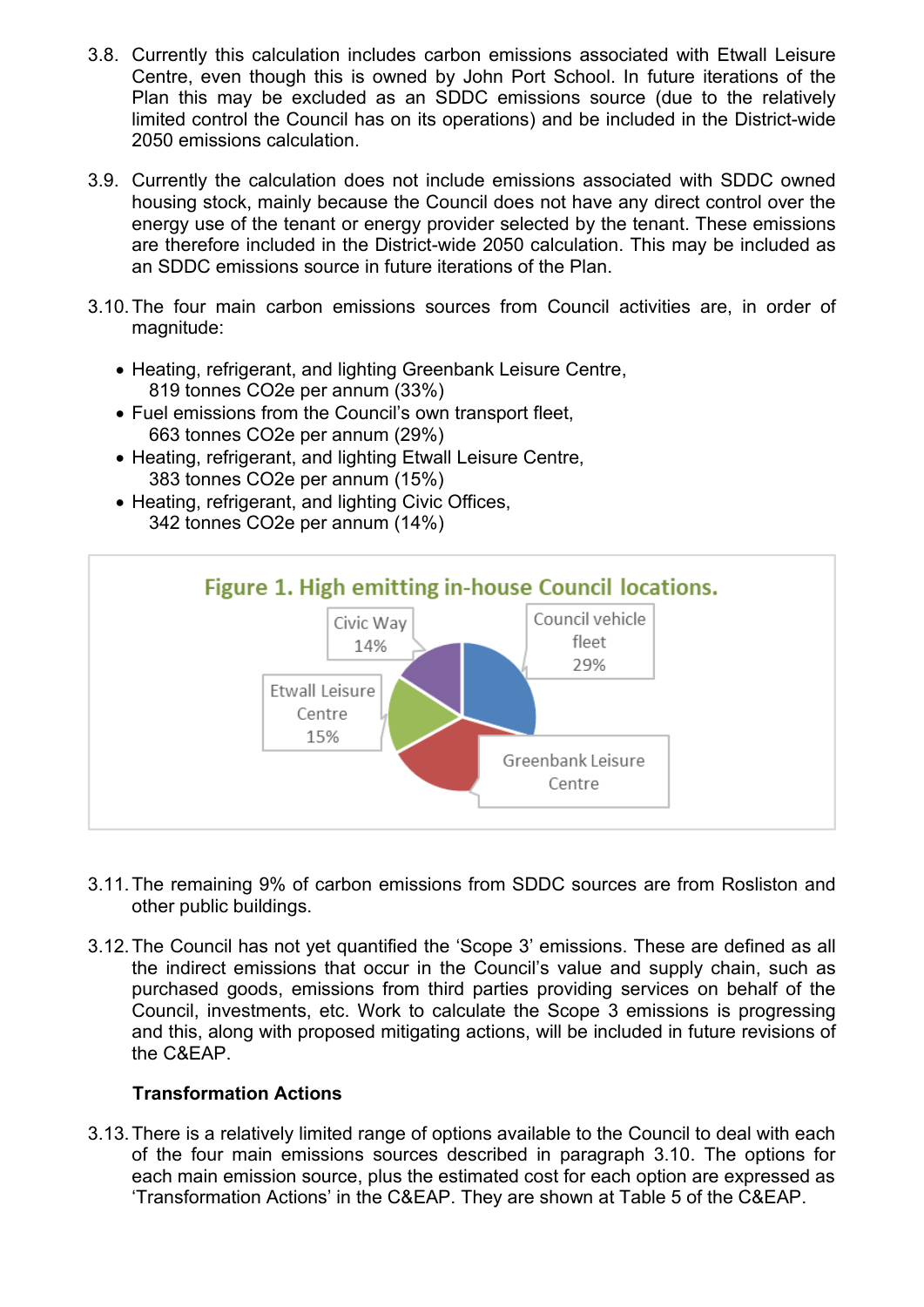- 3.14. In summary they are:
	- T2 Retrofit Greenbank Leisure Centre with energy efficiency measures, plus install a renewable energy system for heating and lighting.
	- T4 Replace all existing large fleet vehicles with hydrogen or electric. Replace all smaller fleet vehicles with electric.
	- T5 Install electric and / or hydrogen fuelling infrastructure at Boardman Depot which may require relocation of the depot or acquisition of additional land. Install a renewable energy source at the Depot for heating and lighting.
	- T3 Retrofit Etwall Leisure Centre with energy efficiency measures, plus install a renewable energy system for heating and lighting.
	- T1 Retrofit Civic Offices with energy efficiency measures and renewable energy system or create a carbon neutral new build.
	- A further Transformation Action (T6) relates to Rosliston.
	- Two additional Transformation Actions (T7 and T8) relate to improving SDDC's housing stock. Because emissions from the housing stock are included in the 2050 carbon neutral target rather than the 2030 target, the costs and carbon impacts of T7 and T8 are not discussed in detail in this report but will be covered in subsequent reports.

### 3.15. **The Transformation Actions are estimated to be capable of reducing SDDC carbon emissions by 80**%.

### **Service Plan Actions**

- 3.16. The C&EAP also identifies a further 27 actions which will need to be implemented to enable the Council to achieve carbon neutrality.
- 3.17. These are a range of hard and soft measures across all Council services to either directly deliver or aid the delivery of carbon reductions.
- 3.18. These actions have been described in the C&EAP as 'Committed' or 'Uncommitted'. In this context 'Committed' means that the funding and staff time necessary to deliver the action has already been secured and allocated. Uncommitted items cannot be delivered without the additional funding or staff time identified.
- 3.19. If all of the committed and uncommitted Service Plan Actions are delivered then the proposals will take SDDC to a point of being at, or very close to, carbon neutrality.

## **Emissions from All South Derbyshire - Main Carbon Emission Sources and Means of Reduction**

3.20. The total carbon emissions from all activities within South Derbyshire are calculated as being **695,100 tCO2e.** The scale and complexity of carbon emissions across South Derbyshire means that the Council is not yet close to producing a route-map to carbon neutrality for the District as a whole.

### 3.21. The three dominant sources of emissions are;

• Transport emissions 302,700 tonnes CO2e per annum (48%)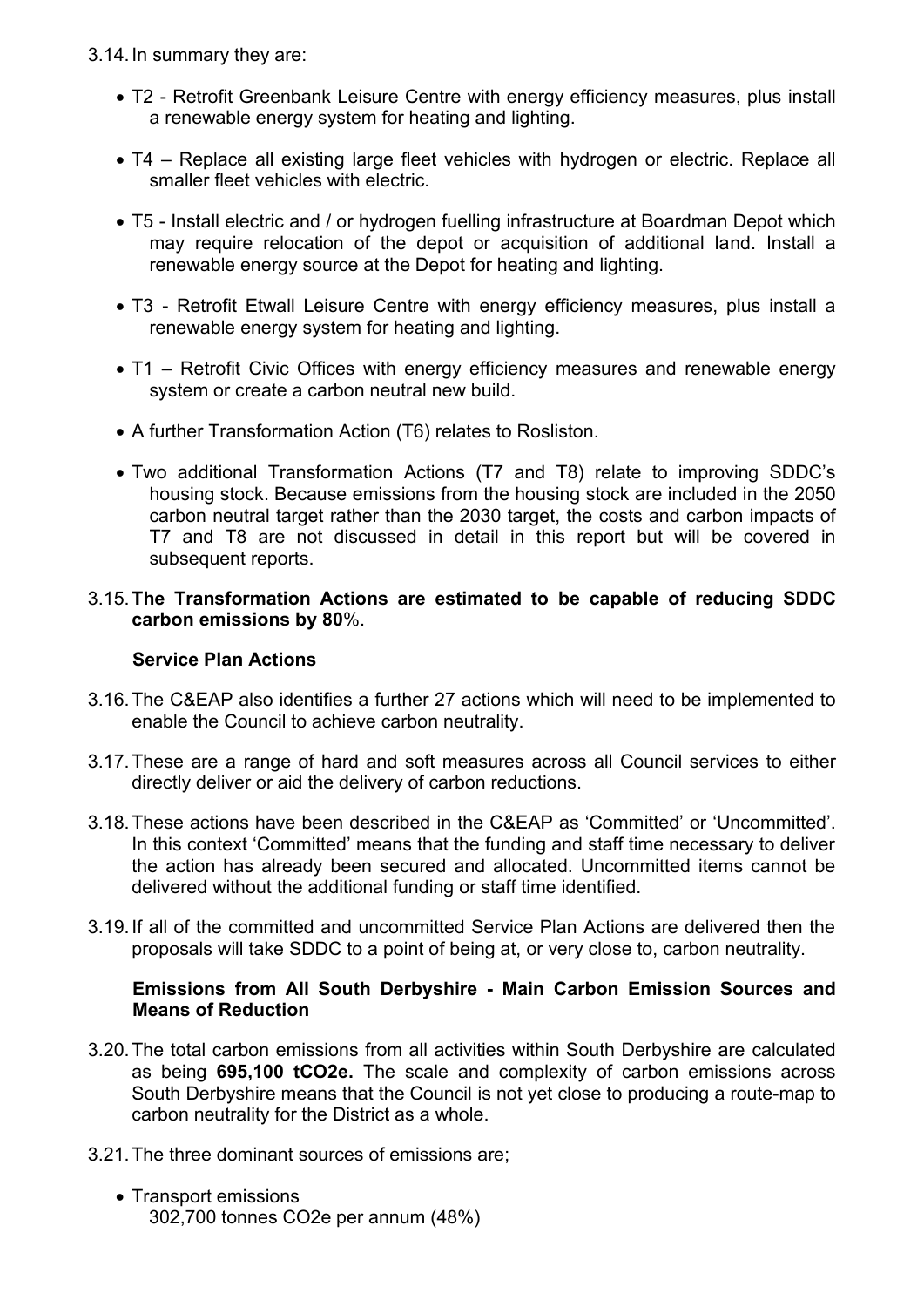- Industrial / commercial energy use 203,500 tonnes CO2e per annum (29%)
- Domestic energy use 168,800 tonnes CO2e per annum (23%)
- 3.22. The C&EAP sets out 18 Service Plan Actions which have been attributed to relevant Heads of Service to reduce carbon emissions in the District. As with the In-House Service Plan Actions, these have been described in the C&EAP as 'committed' or 'uncommitted'. Currently 12 of these Actions are 'committed'.
- 3.23. The process of calculating the carbon reductions associated with these Service Plan Actions is not yet sufficiently mature to enable the carbon savings to be estimated. A summary of the estimated sources of carbon emissions in South Derbyshire is provided at page 8-9 of the Climate and Environment Strategy.
- 3.24. The actions to deliver carbon neutrality across South Derbyshire by 2050 will continue to be an iterative process.

## **Opportunities and Co-benefits**

- 3.25. The first impressions of the C&EAP and in particular of the Transformation Actions, is that it presents a challenge and level of cost which is unachievable.
- 3.26. However, the contents of the Plan not only provide a costed route-map to carbon neutrality (which is an imperative first step towards that goal), but also provides the framework and context to exploit critical opportunities that may be presented to the Council in terms of securing additional resources.
- 3.27. Many of the Actions within the C&EAP will need to be externally funded. It is anticipated that many government and other third-party funding opportunities will emerge over the next few years. Unless the Council can prove that it has an ambitious, coherent and approved Plan, then the probability of winning bids for this funding will be seriously impeded.
- 3.28. Therefore, whilst the funding for much of the Plan does not currently exist or has not been allocated, the approval of the Plan is a necessary pre-cursor to enable the Council to seek such funding.
- 3.29. The C&EAP also limits itself to considering just the direct financial and carbon budgeting for carbon neutrality.
- 3.30. Carbon neutrality also brings with it a wide array of co-benefits, such as cleaner air, more active transport, improved health and well-being, improved biodiversity and technical innovation, all of which have the capacity to deliver economic and social improvement as well as environmental gains.
- 3.31. Carbon neutrality will also deliver reduced energy and running costs which have not been costed in the C&EP. These will include:
	- Vehicles it is estimated that in terms of fuel cost, electric vans are around 40% cheaper to run (diesel vans cost 5p/mile, electric vans cost 3p/mile).
	- Heating of buildings retrofitting, heat decarbonisation and smart energy efficiency technology can show energy savings of 50% to 75% of annual bills.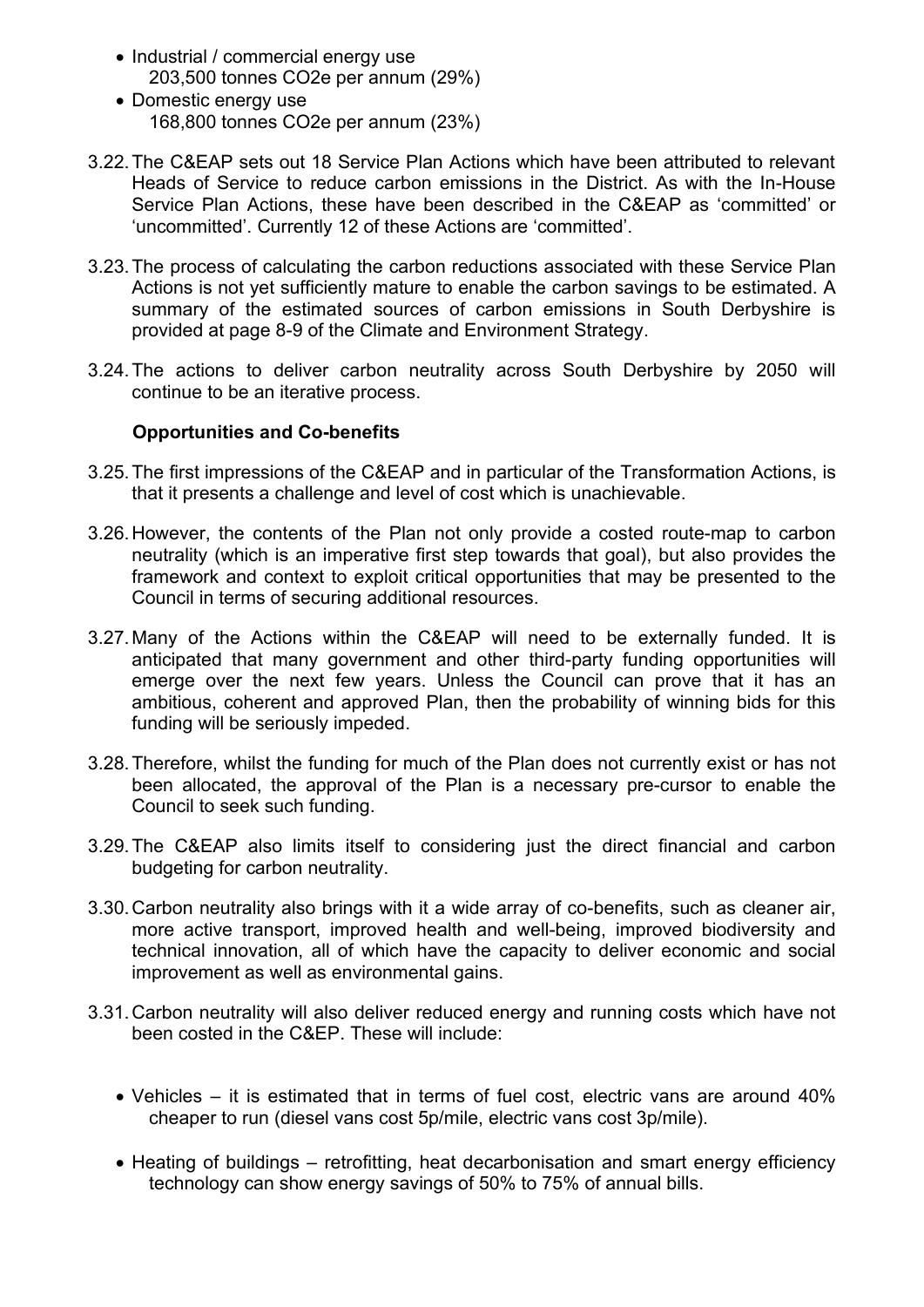- Renewables replacing electricity from the grid with renewables such as Solar PV can reduce electricity use to zero and/or make money through feed-in-tariffs.
- 3.32. Seeking carbon neutrality will also open up dialogue and collaboration with the local business community. This should lead to new opportunities around clean economic growth.
- 3.33. When the C&EAP was considered and endorsed by Senior Leadership Team in April, the prospect of a South Derbyshire Carbon Summit was proposed as a key deliverable Under Service Plan Action DSP5 – "Develop, implement, and engage local public/private partnerships to support decarbonisation across South Derbyshire". This will enable the Council to confidently engage with the business community and to articulate its ambition to businesses and other key stakeholders across the District. As a result, the Council would seek to galvanise support and a shared investment and ownership in delivering the Plan.
- 3.34. Finally, officers are acutely aware that the C&EAP is a heavy read due to both its technical content and depth of data. This is necessary for what is a relatively complex and wide-reaching Plan.
- 3.35. In order to achieve a meaningful level of public engagement, a more accessible version(s) of the C&EAP will be developed for different stakeholders and interest groups.

## **4. Financial Implications**

## **Transformation Actions Costs**

- 4.1. The total cost of all Transformation Actions (excluding SDDC housing stock) is estimated to be in the range **£10 – 15 million over the course of the next eight years**. Table 5 in the C&EAP provides a full breakdown of the estimated cost.
- 4.2. However, the maintenance and improvement of all these assets, irrespective of achieving carbon neutrality, carry embedded costs and therefore an estimate of the additional costs of decarbonisation for each option has been sought.
- 4.3. The total additional cost of including decarbonisation of all the Transformation Actions is estimated to be in the range **£5.6 to 6.8million**. This figure is included in the £10 - £15 million estimate above. These estimates relate to capital costs alone and do not factor in the anticipated long-term reduction in revenue costs associated with reduced fuel use, etc.
- 4.4. Currently no direct budget has been allocated to the Transformation Actions, however, the Plan sets the ambition and framework for the Council to take full advantage of the opportunities that may arise to bid for external funding and provides the data and insight to inform future corporate decisions and spending priorities.
- 4.5. There are a number of existing capital expenditure commitments from reserves which relate to the Transformation Emission sources, and these are identified in Table 1 below.
- 4.6. Officers involved in the implementation of the C&EAP and those involved in the implementation of the projects identified in Table 1 will collaborate to ensure that the delivery of the existing commitments can be aligned as closely as possible with the carbon neutral aspirations.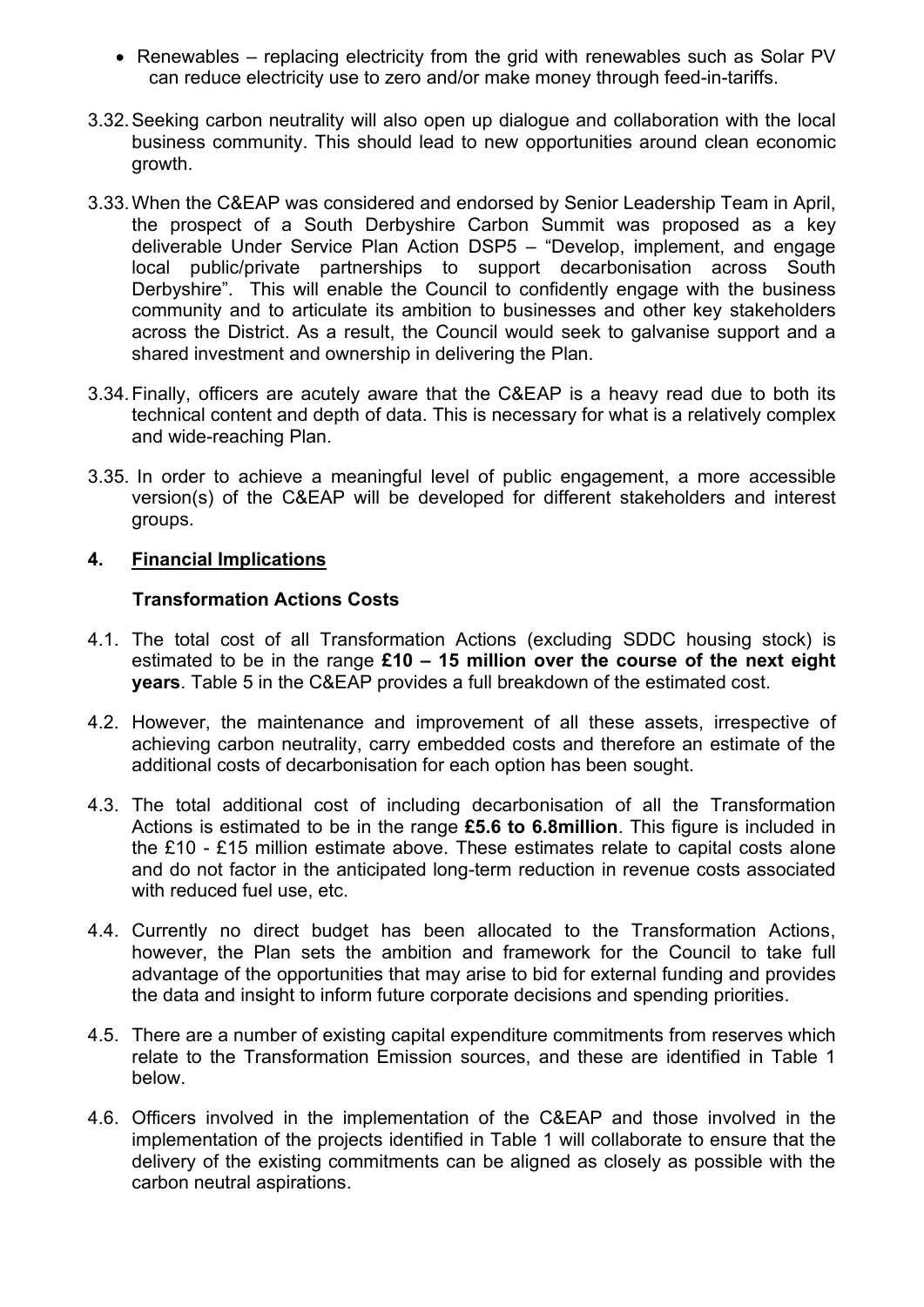# **Table 1 – Existing Commitments from Reserves**

|                                         | <b>FUNDING</b> |           |             |              |                         |
|-----------------------------------------|----------------|-----------|-------------|--------------|-------------------------|
|                                         | General        |           |             |              |                         |
|                                         | Earmarked      | Capital   | <b>Fund</b> | <b>Total</b> | Comment                 |
|                                         |                |           |             |              | Started and an electric |
| <b>Rosliston Forestry Centre</b>        | 125,290        | 657,000   | 50,000      | 832,290      | vehicle purchased       |
| <b>Carbon Reduction at Depot</b>        | 0              | 50,000    | 0           | 50,000       |                         |
| <b>Town Centre Regeneration</b>         | 255,665        | 0         | 44,335      | 300,000      | Works started           |
| <b>Melbourne Assembly Rooms</b>         | 0              | 260,000   | 0           | 260,000      | Works started           |
| <b>Oversetts Road Football Facility</b> | 820,162        | 367,997   | 0           | 1,188,159    |                         |
| <b>Public Buildings</b>                 | 445,779        | 0         | 0           | 445,779      | Scheduled programme     |
| Vehicle Replacement (GF)                | 287,363        | 0         | 0           | 287,363      | Scheduled programme     |
| Vehicle Replacement (HRA)               | 64,722         | 0         | 0           | 64,722       | Scheduled programme     |
|                                         | 1,998,981      | 1,334,997 | 94,335      | 3,428,313    |                         |

## **Service Plan Costs**

- 4.7. The estimated total cost of the Service Plan actions to make SDDC carbon neutral is £743k, with an estimated requirement of 4,730 employee hours.
- 4.8. Currently £315k and 3,350 employee hours to deliver these actions are uncommitted. This estimate does not include the cost of replacing existing fluorinated gases in air conditioning and heat pump plant for which an accurate figure is not yet available. Fluorinated gases are powerful greenhouse gases, with a global warming effect much greater than carbon dioxide.
- 4.9. The estimated cost of the Service Plan actions to start to decarbonise South Derbyshire as a District is £1,346,000, along with an estimated requirement of 6,000 employee hours.
- 4.10. Currently £43k and 2,000 employee hours to deliver these actions are uncommitted.

### **5. Corporate Implications**

### **Employment Implications**

- 5.1. In response to the Climate Emergency, the Council has already employed a full time, permanent Climate and Environment Officer. Additional staffing resources will almost certainly be required to enable the Transformation and Service Delivery Actions to be met.
- 5.2. For example, Action DSP4 "Green Homes Grant/LAD funding delivery of retrofit measures to private and tenant houses" has recently secured £1,031,000 funding to insulate privately owned houses in the District and reduce their fossil fuel energy consumption. Part of the agreed funding allocation has been to employ a temporary Green Homes Grant Project Officer to assist with the project.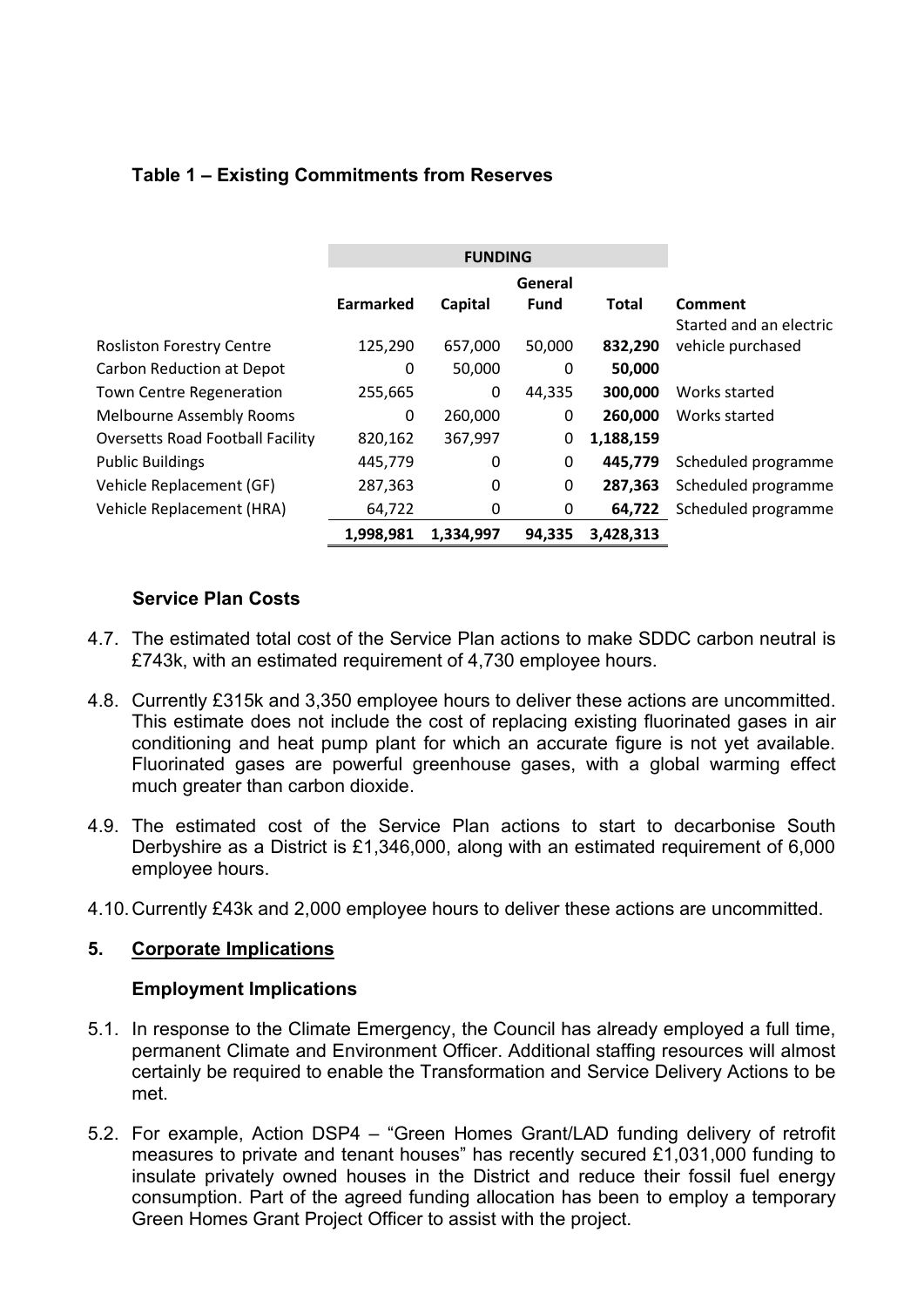5.3. All employment implications will be reported to the relevant Committee where they result in changes to the establishment and will be dealt with in accordance with the Council's recruitment and selection processes.

## **Legal Implications**

- 5.4. It is not currently a legal duty to produce a Climate Emergency Action Plan and to deliver on its commitments. However, given the significant strength of public support for action on climate change it is entirely possible that some form of statutory duty on local authorities to act will emerge soon.
- 5.5. Some climate action groups, such as Client Earth are also making clear signals of their intent to take civil legal action against local authorities who do not make meaningful progress with their climate emergency declarations.

## **Corporate Plan Implications**

- 5.6. The proposals align with the key aim within the draft Corporate Plan to "Tackle Climate Change" as well as the two key actions within this aim to "Strive to make South Derbyshire District Council carbon neutral by 2030" and to "Work with residents, businesses and partners to reduce their carbon footprint".
- 5.7. A performance indicator relating to progress against the C&EAP committed actions will be reported quarterly as part of the Corporate Plan performance management framework.

## **Risk Impact**

- 5.8. The proposals will have a beneficial mitigating action against the corporate risk of "Managing the environmental impact of incidents across the District".
- 5.9. The proposals will also mitigate against the growing reputational risk for public sector organisations which do not have coherent carbon reduction plans.

### **6. Community Impact**

### **Consultation**

6.1. The proposed Climate and Environment Action Plan will be the subject of further consultation over the next 12 months.

### **Equality and Diversity Impact**

6.2. The existing Climate and Environment Strategy will be assessed against the Equality and Diversity assessment matrix.

### **Social Value Impact**

6.3. Beneficial.

### **Environmental Sustainability**

- 6.4. Beneficial.
- **7. Conclusions**
- 7.1. The Council's second C&EAP provides the first clearly defined route to carbon neutrality for the Council's own emissions by 2030 and provides the Committee with